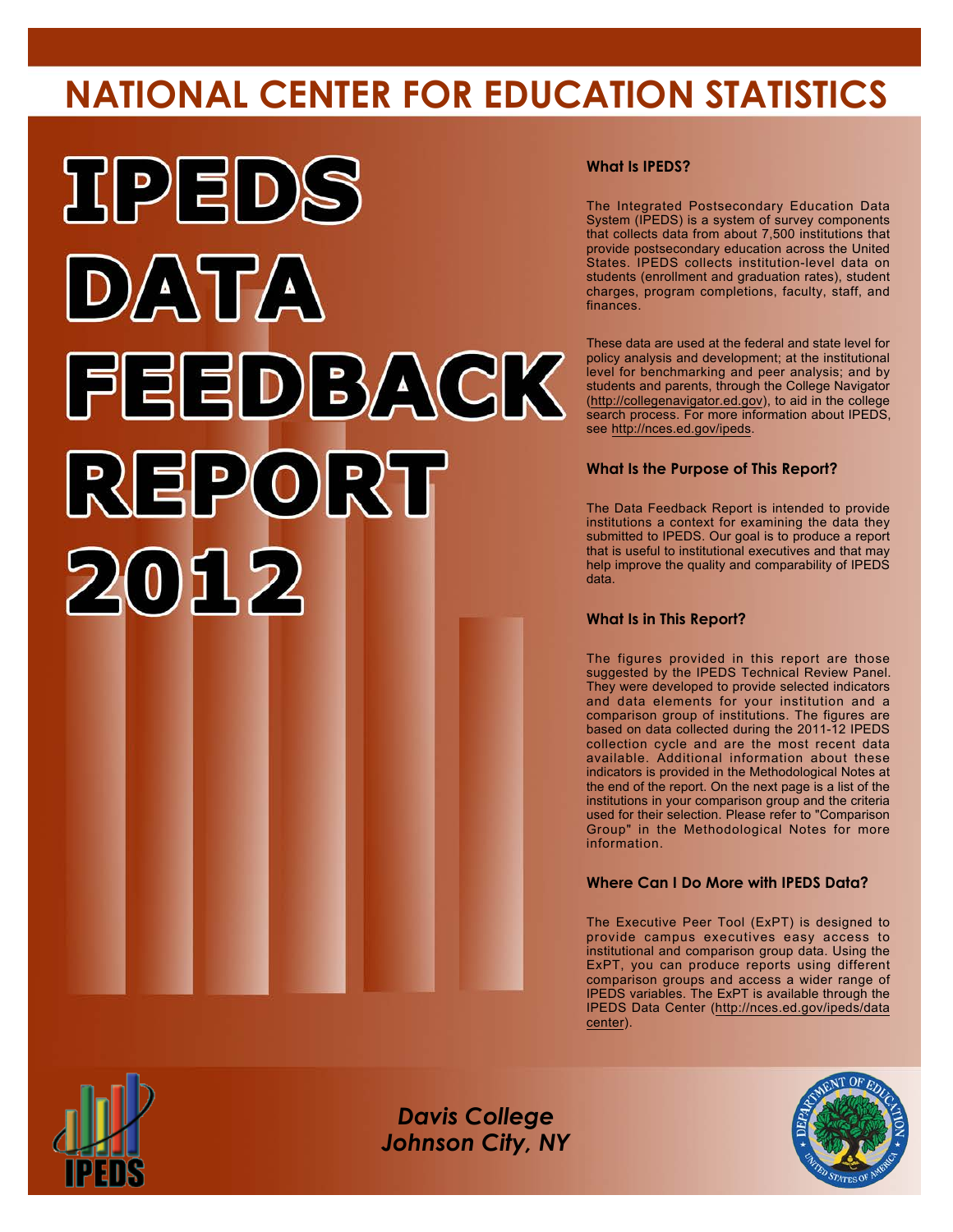# **COMPARISON GROUP**

Comparison group data are included to provide a context for interpreting your institution's statistics. If your institution did not define a Custom Comparison Group for this report by July 15, NCES selected a comparison group for you. (In this case, the characteristics used to define the comparison group appears below.) The Executive Peer Tool (ExPT)[\(http://nces.ed.gov/ipeds/datacenter/\)](http://nces.ed.gov/ipeds/datacenter/) can be used to reproduce the figures in this report using different peer groups.

The custom comparison group chosen by Davis College includes the following 7 institutions:

Baptist Bible College & Seminary of Pennsylvania (Clarks Summit, PA)

Cairn University (Langhorne, PA)

- Houghton College (Houghton, NY)
- Lancaster Bible College (Lancaster, PA)
- Nyack College (Nyack, NY)
- Washington Bible College-Capital Bible Seminary (Lanham, MD)

Appalachian Bible College (Mount Hope, WV)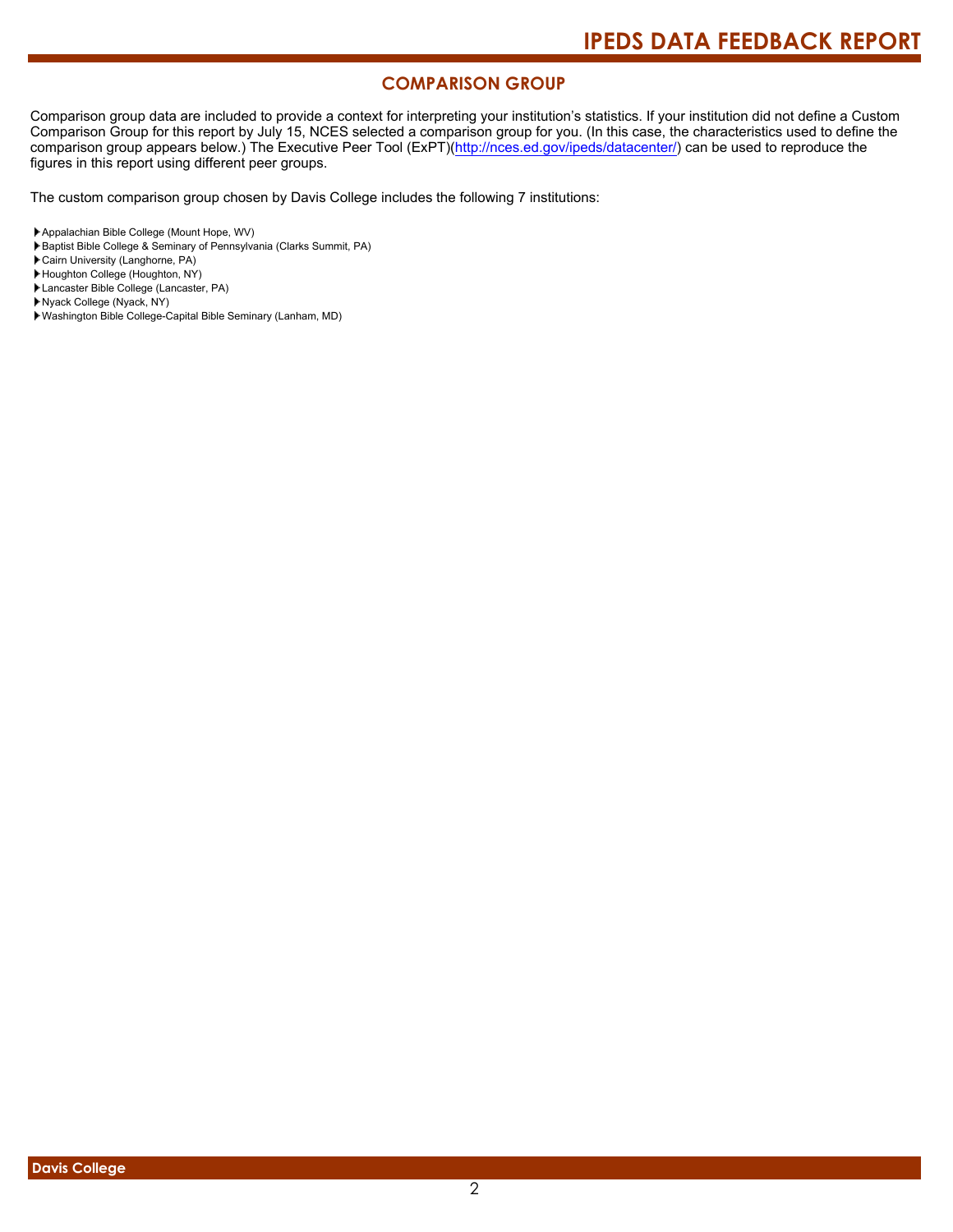



NOTE: For more information about disaggregation of data by race and ethnicity, please see the Methodological Notes at the end of this report. Median values for the comparison group will not add to 100 percent. See "Use of Median Values for Comparison Group" in the Methodological Notes at the end of this report for how median values are determined. N is the number of institutions in the comparison group.

SOURCE: U.S. Department of Education, National Center for Education Statistics, Integrated Postsecondary Education Data System (IPEDS): Spring 2012, Fall Enrollment component.

#### **Figure 2. Unduplicated 12-month headcount of all students and of undergraduate students (2010-11), total FTE enrollment (2010-11), and full- and part-time fall enrollment (Fall 2011)**



NOTE: For details on calculating full-time equivalent (FTE) enrollment, see Calculating FTE in the Methodological Notes at the end of this report. Total headcount, FTE, and fulland part-time fall enrollment include both undergraduate and postbaccalaureate students, when applicable. N is the number of institutions in the comparison group. SOURCE: U.S. Department of Education, National Center for Education Statistics, Integrated Postsecondary Education Data System (IPEDS): Fall 2011, 12-month Enrollment component and Spring 2012, Fall Enrollment component.

#### **Figure 3. Number of degrees awarded, by level: 2010-11**



NOTE: For additional information about postbaccalaureate degree levels, see the Methodology Notes. N is the number of institutions in the comparison group. SOURCE: U.S. Department of Education, National Center for Education Statistics, Integrated Postsecondary Education Data System (IPEDS): Fall 2011, Completions component.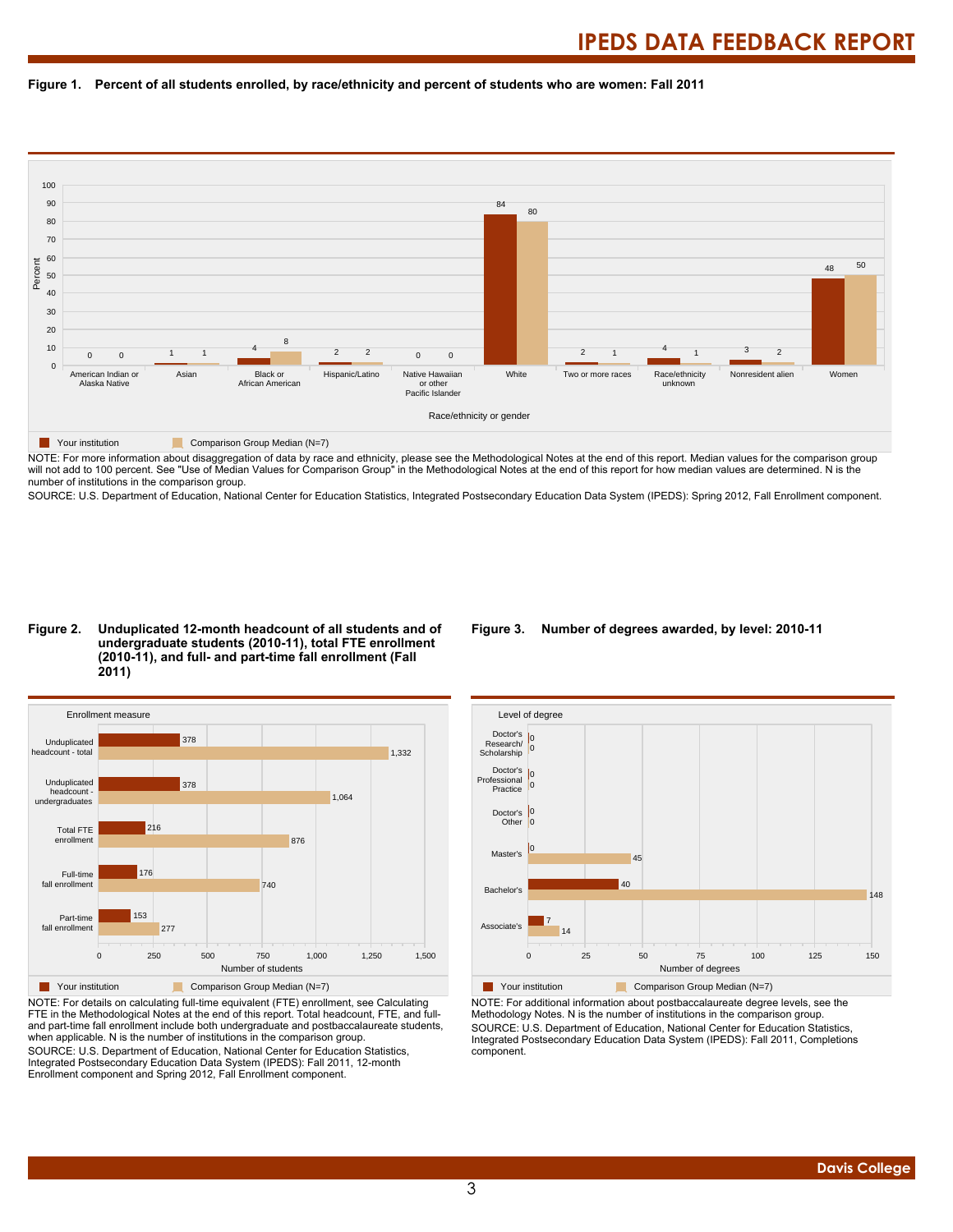**Figure 4. Academic year tuition and required fees for full-time, first-time, degree/certificate-seeking undergraduates: 2008-09--2011-12**



NOTE: The tuition and required fees shown here are the lowest reported from the categories of in-district, in-state, and out-of-state. N is the number of institutions in the comparison group.

SOURCE: U.S. Department of Education, National Center for Education Statistics, Integrated Postsecondary Education Data System (IPEDS): Fall 2011, Institutional Characteristics component.

**Figure 6. Percent of full-time, first-time degree/certificate-seeking undergraduate students who received grant or scholarship aid from the federal government, state/local government, or the institution, or loans, by type of aid: 2010-11**



NOTE: Any grant aid above includes grant or scholarship aid from the federal government, state/local government, or the institution. Federal grants includes Pell grants and other federal grants. Any loans includes federal loans and other loans to students. For details on how students are counted for financial aid reporting, see Cohort Determination in the Methodological Notes at the end of this report. N is the number of institutions in the comparison group.

SOURCE: U.S. Department of Education, National Center for Education Statistics, Integrated Postsecondary Education Data System (IPEDS): Winter 2011-12, Student Financial Aid component.





NOTE: Average net price is for full-time, first-time, degree/certificate-seeking undergraduate students and is generated by subtracting the average amount of federal, state/local government, and institutional grant and scholarship aid from the total cost of attendance. For public institutions, this includes only students who paid the in-state or indistrict tuition rate. Total cost of attendance is the sum of published tuition and required fees, books and supplies, and the average room and board and other expenses. For more information, see the Methodological Notes at the end of this report. N is the number of institutions in the comparison group.

SOURCE: U.S. Department of Education, National Center for Education Statistics, Integrated Postsecondary Education Data System (IPEDS): Fall 2011, Institutional Characteristics component; Winter 2011-12, Student Financial Aid component.



# **Figure 7. Average amounts of grant or scholarship aid from the federal government, state/local government, or the institution, or loans received, by full-time, first-time degree/certificate-seeking undergraduate students, by**

NOTE: Any grant aid above includes grant or scholarship aid from the federal government, state/local government, or the institution. Federal grants includes Pell grants and other federal grants. Any loans includes federal loans and other loans to students. Average amounts of aid were calculated by dividing the total aid awarded by the total number of recipients in each institution. N is the number of institutions in the comparison group. SOURCE: U.S. Department of Education, National Center for Education Statistics, Integrated Postsecondary Education Data System (IPEDS): Winter 2011-12, Student Financial Aid component.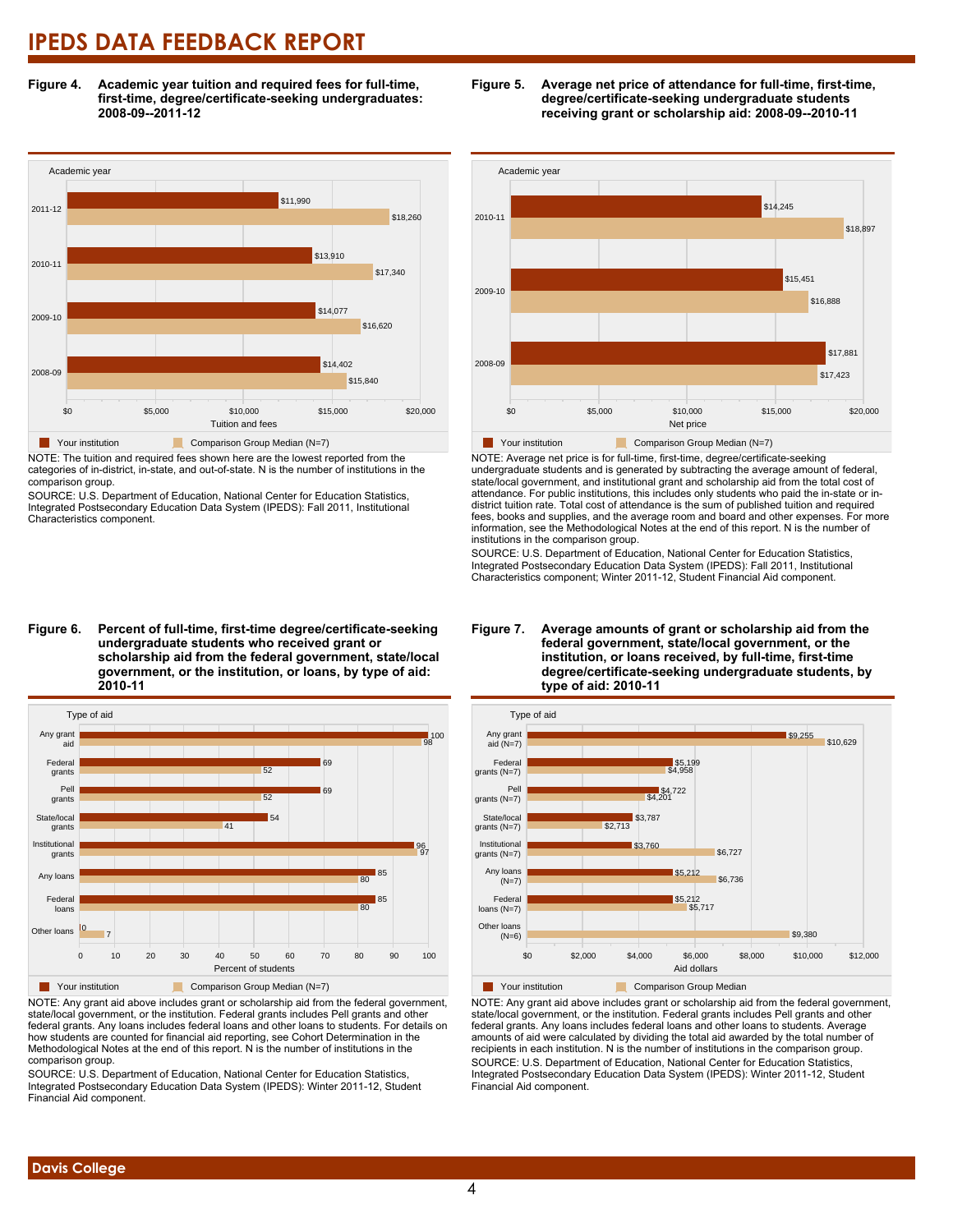**Figure 8. Percent of all undergraduates receiving aid by type of aid: 2010-11**

**Figure 9. Average amount of aid received by all undergraduates, by type of aid: 2010-11**



NOTE: Any grant aid above includes grant or scholarship aid from the federal government, state/local government, the institution, or other sources. Federal loans includes only federal loans to students. N is the number of institutions in the comparison group. SOURCE: U.S. Department of Education, National Center for Education Statistics, Integrated Postsecondary Education Data System (IPEDS): Winter 2011-12, Student Financial Aid component.



NOTE: Any grant aid above includes grant or scholarship aid from the federal government, state/local government, the institution, or other sources. Federal loans includes federal loans to students. Average amounts of aid were calculated by dividing the total aid awarded by the total number of recipients in each institution. N is the number of institutions in the comparison group.

SOURCE: U.S. Department of Education, National Center for Education Statistics, Integrated Postsecondary Education Data System (IPEDS): Winter 2011-12, Student Financial Aid component.

#### **Figure 10. Graduation rate and transfer-out rate (2005 cohort); graduation rate cohort as a percent of total entering students and retention rates of first-time students (Fall 2011)**



NOTE: Graduation rate cohort includes all full-time, first-time, degree/certificate-seeking undergraduate students. Entering class includes all students coming to the institution for the first time. Only institutions with a mission to prepare students to transfer are required to report transfers out. Graduation and transfer-out rates are the Student Right-to-Know rates. Retention rates are measured from the fall of first enrollment to the following fall. 4 yr institutions report retention rates for students seeking a bachelor's degree. Median values for the comparison group will not add to 100 percent. N is the number of institutions in the comparison group. Medians are not reported for comparison groups with less than three values.

SOURCE: U.S. Department of Education, National Center for Education Statistics, Integrated Postsecondary Education Data System (IPEDS): Spring 2012, Graduation Rates component and Fall Enrollment component.

#### **Figure 11. Bachelor's degree graduation rates of full-time, first-time, degree/certificate-seeking undergraduates within 4 years, 6 years, and 8 years: 2003 cohort**



NOTE: The 6-year graduation rate is the Student Right-to-Know (SRK) rate; the 4- and 8 year rates are calculated using the same methodology. For more information see the Methodological Notes at the end of the report. N is the number of institutions in the comparison group.

SOURCE: U.S. Department of Education, National Center for Education Statistics, Integrated Postsecondary Education Data System (IPEDS): Spring 2012, 200% Graduation Rates component.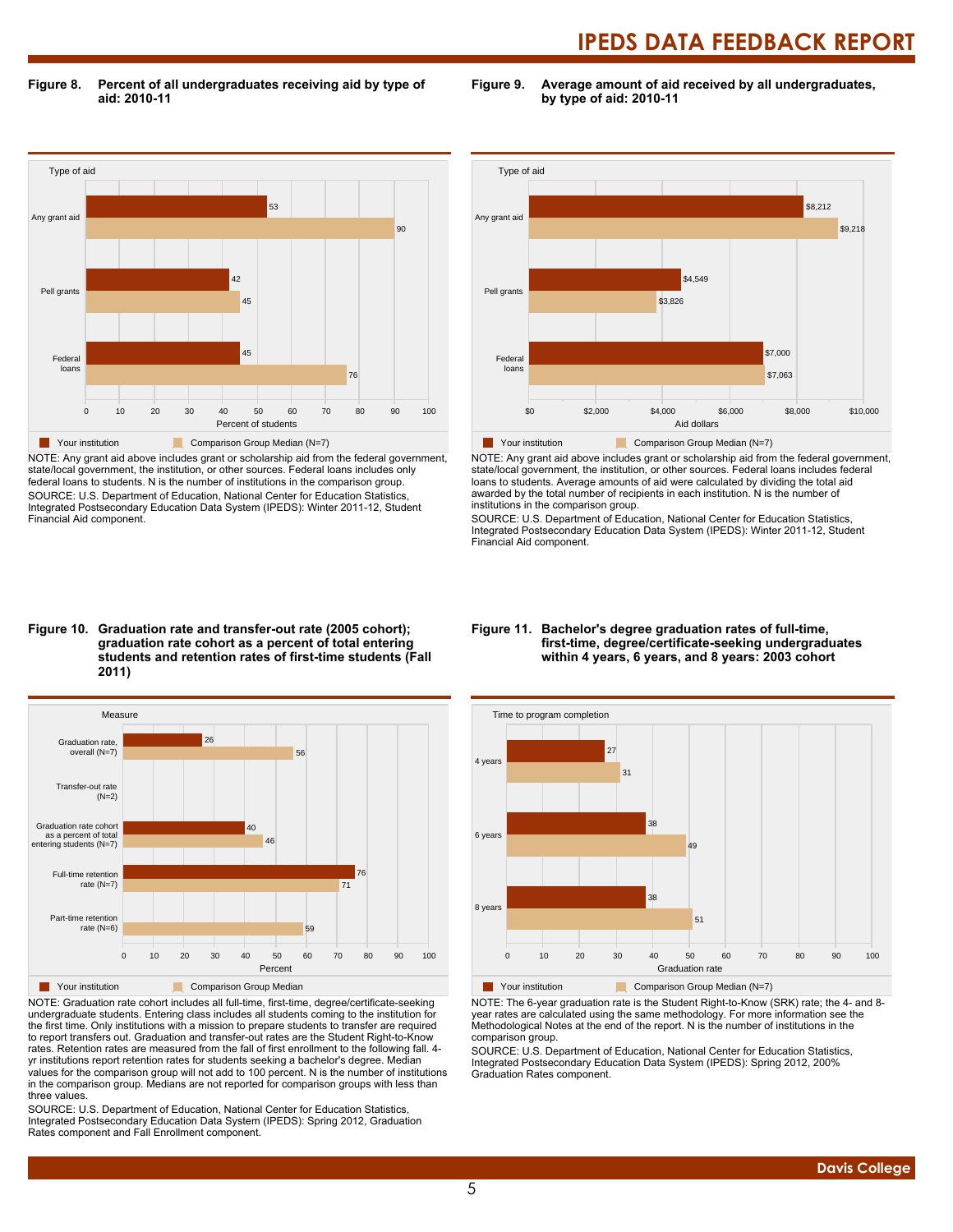### **Figure 12. Full-time equivalent staff, by assigned position: Fall 2011**

#### **Staff category** 0 10 20 30 40 50 60 Number of staff Non-professional Other professional (support/service) Executive/ administrative/ managerial Instruction/ research/ public service 32 11 44 4  $20$ 11 55 10 Your institution **Comparison Group Median (N=7)**

NOTE: Graduate assistants are not included in this figure. For information on the calculation of FTE of staff, see the Methodological Notes. N is the number of institutions in the comparison group.

SOURCE: U.S. Department of Education, National Center for Education Statistics, Integrated Postsecondary Education Data System (IPEDS): Winter 2011-12, Human Resources component.



**Figure 13. Average salaries of full-time instructional staff equated**

**2011-12**

**to 9-month contracts, by academic rank: Academic year**

NOTE: Average full-time instructional staff salaries for 11/12-month contracts were equated to 9-month average salaries by multiplying the 11/12-month salary by .8182. Salaries based on less than 9-month contracts are not included. Medical school salaries are not included. N is the number of institutions in the comparison group. Medians are not reported for comparison groups with less than three values.

SOURCE: U.S. Department of Education, National Center for Education Statistics, Integrated Postsecondary Education Data System (IPEDS): Winter 2011-12, Human Resources component.

### **Figure 14. Percent distribution of core revenues, by source: Fiscal year 2011**



NOTE: The comparison group median is based on those members of the comparison group that report finance data using the same accounting standards as the comparison institution. For a detailed definition of core revenues, see the Methodological Notes. N is the number of institutions in the comparison group.

SOURCE: U.S. Department of Education, National Center for Education Statistics, Integrated Postsecondary Education Data System (IPEDS): Spring 2012, Finance component.

#### **Figure 15. Core expenses per FTE enrollment, by function: Fiscal year 2011**



NOTE: Expenses per full-time equivalent (FTE) enrollment, particularly instruction, may be inflated because finance data includes all core expenses while FTE reflects credit activity only. For details on calculating FTE enrollment and a detailed definition of core expenses, see the Methodological Notes. N is the number of institutions in the comparison group. SOURCE: U.S. Department of Education, National Center for Education Statistics, Integrated Postsecondary Education Data System (IPEDS): Fall 2011, 12-month Enrollment component and Spring 2012, Finance component.

# **Davis College**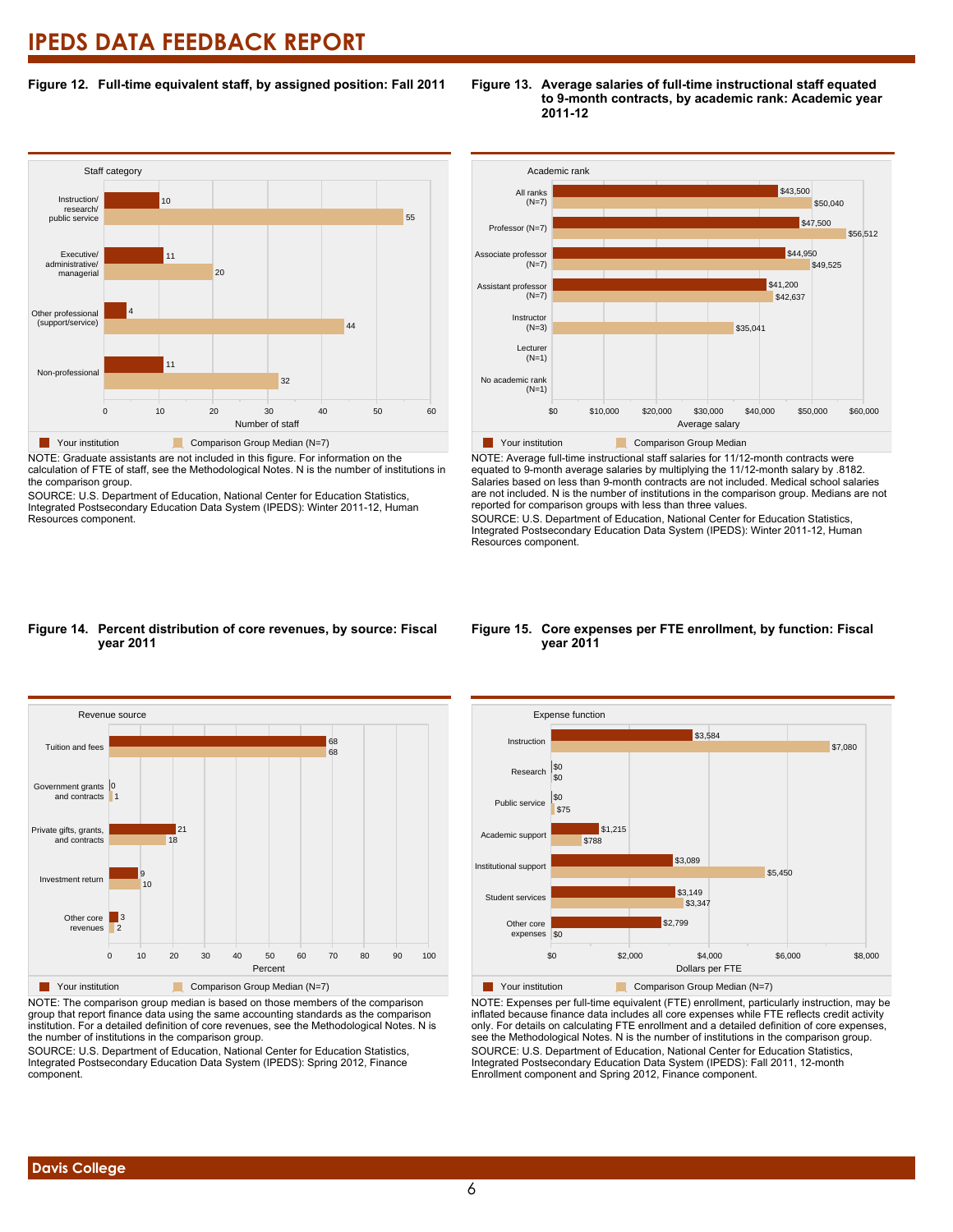# **METHODOLOGICAL NOTES**

#### **Overview**

This report is based on data supplied by institutions to IPEDS during the 2011-12 survey year. Response rates exceeded 99 percent for most surveys. Detailed response tables are included in IPEDS First Look reports, which can be found at [http://nces.ed.gov/pubsearch/getpubcats.asp?sid=010.](http://nces.ed.gov/pubsearch/getpubcats.asp?sid=010)

#### **Use of Median Values for Comparison Group**

The value for the comparison institution is compared to the median value for the comparison group for each statistic included in the figure. If more than one statistic is presented in a figure, the median values are determined separately for each indicator or statistic. Medians are not reported for comparison groups with less than three values. Where percentage distributions are presented, median values may not add to 100 percent. Through the ExPT, users have access to all of the data used to create the figures included in this report.

#### **Missing Statistics**

If a statistic is not reported for your institution, the omission indicates that the statistic is not relevant to your institution and the data were not collected. As such, not all notes listed below may be applicable to your report.

#### **Use of Imputed Data**

All IPEDS data are subject to imputation for total (institutional) and partial (item) nonresponse. If necessary, imputed values were used to prepare your report.

#### **Data Confidentiality**

IPEDS data are not collected under a pledge of confidentiality.

#### **Disaggregation of Data by Race/Ethnicity**

When applicable, some statistics are disaggregated by race/ethnicity. Data disaggregated by race/ethnicity have been reported using the 1997 (new) Office of Management and Budget categories. Detailed information about the recent race/ethnicity changes can be found at <http://nces.ed.gov/ipeds/reic/resource.asp>.

#### **Postbaccalaureate Degree Categories**

The use of new postbaccalaureate degree categories was mandatory in the 2011-12 collection year. These categories are: doctor's degreeresearch/scholarship, doctor's degree-professional practice, and doctor's degree-other. (The first-professional degree and certificate categories and the single doctor's degree category have been eliminated.)

#### **Cohort Determination for Reporting Student Financial Aid and Graduation Rates**

Student cohorts for reporting Student Financial Aid and Graduation Rates data are based on the reporting type of the institution. For institutions that report based on an academic year (those operating on standard academic terms), student counts and cohorts are based on fall term data. Student counts and cohorts for program reporters (those that do not operate on standard academic terms) are based on unduplicated counts of students enrolled during a full 12-month period.

#### **Description of Statistics Used in the Figures**

#### *Average Institutional Net Price*

Average net price is calculated for full-time, first-time degree/certificateseeking undergraduates who were awarded grant or scholarship aid from the federal government, state/local government, or the institution anytime during the full aid year. For public institutions, this includes only students who paid the in-state or in-district tuition rate. Other sources of grant aid are excluded. Average net price is generated by subtracting the average amount of federal, state/local government, and institutional grant and scholarship aid from the total cost of attendance. Total cost of attendance is the sum of published tuition and required fees, books and supplies, and the average room and board and other expenses.

For the purpose of the IPEDS reporting, aid received refers to financial aid that was awarded to, and accepted by, a student. This amount may differ from the aid amount that is disbursed to a student.

#### *Core Revenues*

Core revenues for public institutions reporting under GASB standards include tuition and fees; state and local appropriations; government grants and contracts; private gifts, grants, and contracts; sales and services of educational activities; investment income; other operating and nonoperating sources; and other revenues and additions (federal and capital appropriations and grants and additions to permanent endowments). Core revenues for private, not-for-profit institutions (and a small number of public institutions) reporting under FASB standards include tuition and fees; government appropriations (federal, state, and local); government grants and contracts; private gifts, grants, and contracts (including contributions from affiliated entities); investment return; sales and services of educational activities; and other sources. Core revenues for private, forprofit institutions reporting under FASB standards include tuition and fees; government appropriations, grants, and contracts (federal, state, and local); private grants and contracts; investment income; sales and services of educational activities; and other sources. At degree-granting institutions, core revenues exclude revenues from auxiliary enterprises (e.g., bookstores, dormitories), hospitals, and independent operations. Nondegree-granting instituions do no report revenue from auxiliary enterprises in a separate category. These amounts may be included in the core revenues from other sources.

#### *Core Expenses*

Core expenses include expenses for instruction, research, public service, academic support, institutional support, student services, scholarships and fellowships (net of discounts and allowances), and other expenses. Expenses for operation and maintenance of plant, depreciation, and interest are allocated to each of the other functions. Core expenses at degree-granting institutions exclude expenses for auxiliary enterprises (e.g., bookstores, dormitories), hospitals, and independent operations. Nondegree-granting institutions do not report expenses for auxiliary enterprises in a separate category. These amounts may be included in the core expenses as other expenses.